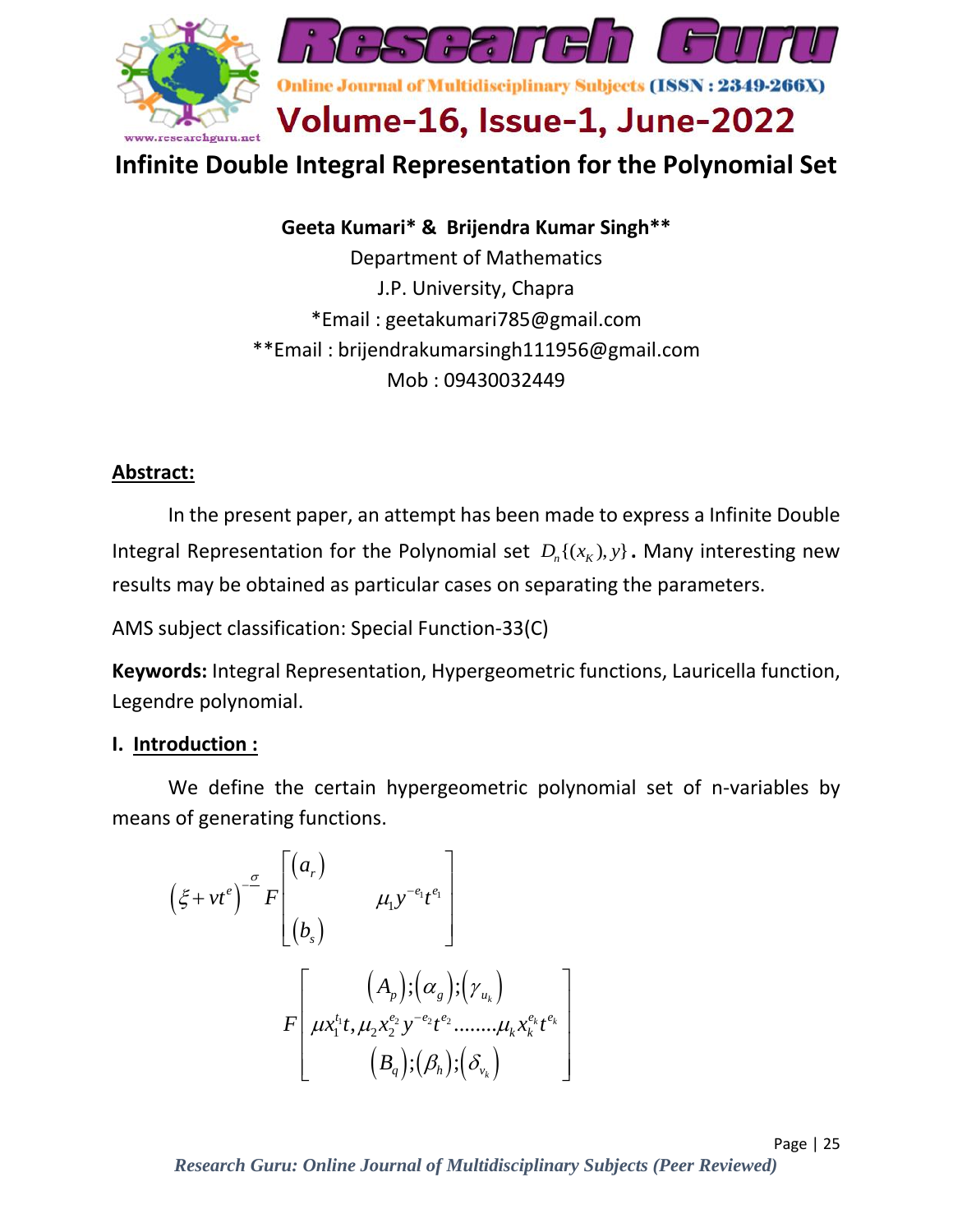$$
\sum_{n=0}^{\infty} D_{n,e,e_1,e_2;\dots,e_k,\eta_1;(b_s);(B_q);(\beta_h);(\delta_{v_k})}^{\nu_1;\xi,\sigma;\mu_2;\mu_3,\mu_4,\mu_5,\mu_6} \{(x_k),y\} t^n.
$$
\n(1.1)

Where  $v, \xi, \sigma, \mu, \mu_1\mu_2, \ldots, \mu_k$  are real and  $e, e_1, e_2, \ldots, e_k, r_1$  are non-negative integers.

The left hand sides of (1.1) contains the product of generalized hypergeometric functions involving Lauricella functions in the notation of Burchnall and Chaundy [1]. The generalized polynomial set contains a number of parameters,

for simplicity we shall denote it  
\n
$$
D_{n,e;e_1,e_2;....,e_k,r_1;(b_s);(B_q);(\beta_h);(\delta_{v_k})}^{v;\xi,\sigma;\mu;\mu_1;\mu_2;...., \mu_k;(\alpha_r)(A_p);(\alpha_g);(\gamma_{u_k})} \{(x_k), y\} by D_n \{(x_k), y\}.
$$

Where *n* denotes the order of the generalized polynomial set  $D_n\left\{(x_k),y\right\}$  .

$$
\sum_{n=0} D_{n,c,n_{1},j_{2},\ldots,j_{k},j_{k}}^{v_{i},\sigma_{i},\ldots,\sigma_{i},\sigma_{i},\sigma_{i}}(A_{n})[a_{e_{1}}]_{\tau_{k}}^{a_{1}}[A_{n}]_{\tau_{k}}^{a_{2}}[A_{n}]_{\tau_{k}}^{a_{3}}[A_{n}]_{\tau_{k}}^{a_{4}}[A_{n}]_{\tau_{k}}^{a_{5}}[A_{n}]_{\tau_{k}}^{a_{6}}[A_{n}]_{\tau_{k}}^{a_{7}}.
$$
\n(1.1)  
\nWhere  $v, \xi, \sigma, \mu, \mu_{1}\mu_{2}, \ldots, \mu_{k}$  are real and  $e, e_{1}, e_{2}, \ldots, e_{k}, r_{1}$  are non-n-  
\ngers.  
\nThe left hand sides of (1.1) contains the product of gene  
\nergeometric functions involving laureella functions in the notation of Bu  
\nChaundy [1]. The generalized polynomial set contains a number of para  
\nsimplicity we shall denote it  
\n
$$
D_{n,c,\sigma_{1},\sigma_{2},\ldots,\sigma_{k},\tau_{1}}(b_{n})(a_{n})[a_{n}](a_{n})[C_{n_{k}}]^{c_{k}}[A_{n}]_{\tau_{k}}[A_{n}]_{\tau_{k}}[A_{n}]_{\tau_{k}}[A_{n}]_{\tau_{k}}[A_{n}]_{\tau_{k}}[A_{n}]_{\tau_{k}}^{a_{6}}[A_{n}]_{\tau_{k}}^{a_{7}}[A_{n}]_{\tau_{k}}^{a_{8}}[A_{n}]_{\tau_{k}}^{a_{9}}[A_{n}]_{\tau_{k}}^{a_{1}}[A_{n}]_{\tau_{k}}^{a_{1}}[A_{n}]_{\tau_{k}}^{a_{1}}[A_{n}]_{\tau_{k}}^{a_{1}}[A_{n}]_{\tau_{k}}^{a_{1}}[A_{n}]_{\tau_{k}}^{a_{2}}[A_{n}]_{\tau_{k}}^{a_{3}}]
$$
\n
$$
D_{n}\{(x_{k}),y\} = \xi^{0}\sum_{m=0}^{\left[\frac{m}{2}\right] \left[\frac{m-mm}{2}\right]}_{m_{2}=0} \left[\frac{m-mm-nm-n-m-n-m-n-m-n}{m_{2}=m-n-m-n-m-n}
$$
\n
$$
\sum_{m=0}^{\left[\binom{n}{2}\right]_{m}}\left[\binom{n}{2}\right]_{
$$

 **2. Notations**

(i) 
$$
(n) = 1, 2, ..., n-1, ...
$$
  
\n $(a_p) = a_1, a_2, ..., a_p$ 

Page | 26<br>Research Guru: Online Journal of Multidisciplinary Subjects (Peer Reviewed)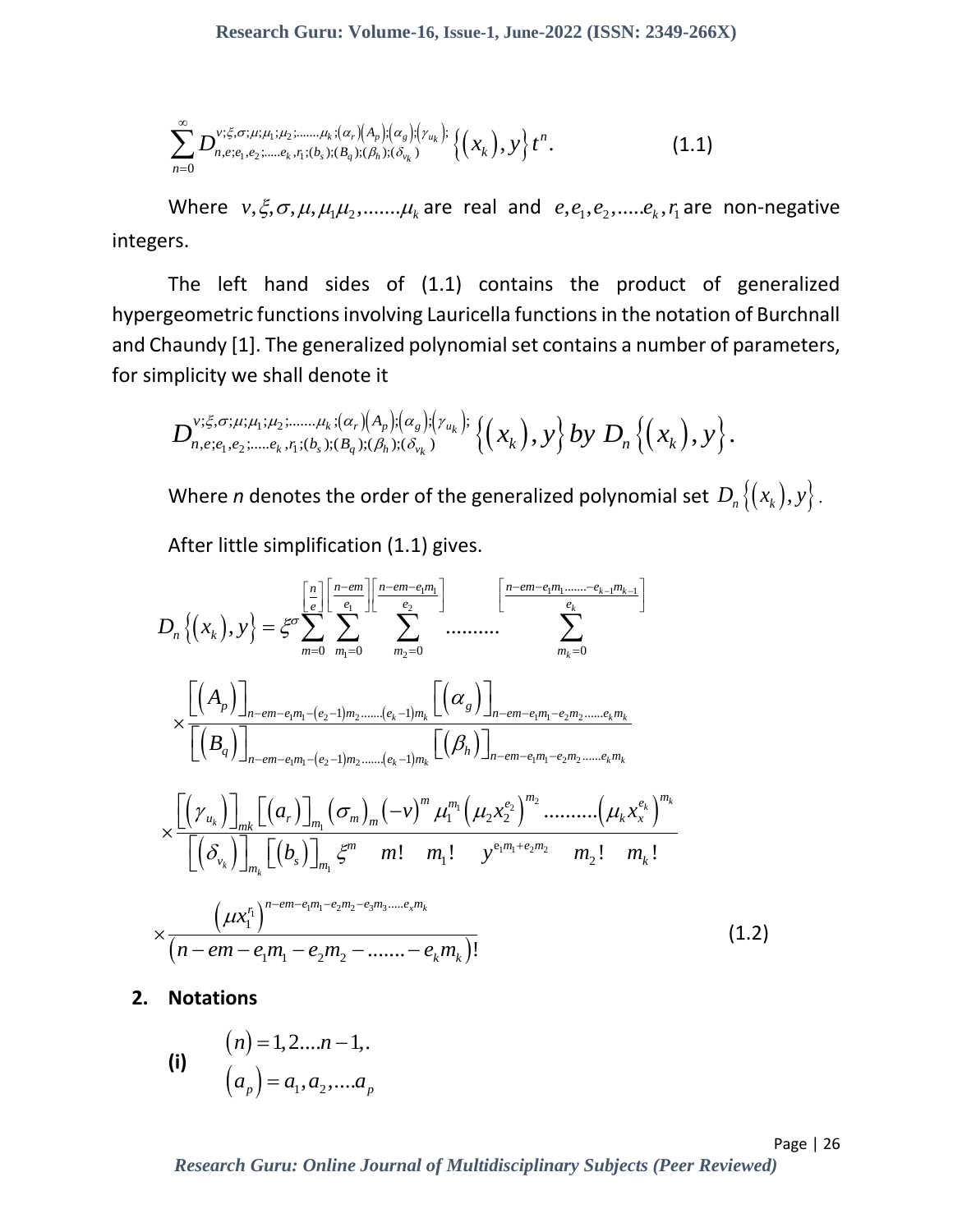(ii) 
$$
\begin{bmatrix}\n(a_p)\n\end{bmatrix} = a_1, a_2, \dots, a_p.
$$
\n
$$
\begin{aligned}\nT\left[a + \frac{(m)}{m}\right] &= (a_1)_n \cdot (a_2)_n \dots (a_p)_n \\
\Gamma\left[a + \frac{(m) + (b_q)}{m}\right] &= \prod_{r=1}^m \Gamma\left(a + \frac{r}{m}\right).\n\end{aligned}
$$
\n(iii) 
$$
\Gamma\left[\left(m : (a_p)\right)\right] = \prod_{i=1}^p \prod_{r=1}^m \Gamma\left(a + \frac{r+b_i}{m}\right).
$$
\n
$$
\Gamma\left[\left(m : (a_p)\right)\right] = \prod_{i=1}^p \prod_{r=1}^m \Gamma\left(\frac{a_j + r - 1}{m}\right).
$$
\n
$$
\Gamma\left[a + \frac{(m)}{m}\right] = \prod_{r=1}^m \Gamma\left(a + \frac{r}{m}\right).
$$
\n
$$
\Gamma\left[a + \frac{(m) + (b_q)}{m}\right] = \prod_{r=1}^m \prod_{i=1}^q \Gamma\left(a + \frac{r+b_i}{m}\right).
$$
\n(iv) 
$$
\Gamma\left[\left(m : (a_p)\right)\right] = \prod_{i=1}^p \prod_{r=1}^m \Gamma\left(\frac{a_j + r - 1}{m}\right).
$$
\n
$$
\Gamma\left[\left(n : (a_p)\right)\right] = \prod_{r=1}^p \Gamma\left(\frac{b + r - 1}{a}\right).
$$
\n
$$
\Gamma\left[a \pm b\right] = \Gamma(a + b) \Gamma(a - b).
$$
\n(v) 
$$
\Gamma_{n}(a + b) = \Gamma(a + b) \Gamma(a + b).
$$

**3. Theorem:**  $\textsf{For } e_2 > 1, \ldots, e_k > 1$ 

$$
D_n\{(x_k), y\} = \frac{4 \sigma_1^a \sigma_2^b \xi^{\sigma}}{\Gamma(\alpha)\Gamma(b)} \int_0^{\infty} \int_0^{\infty} e_1^{2a-1} \xi_1^{2b-1} e^{-\left(\sigma_1 e_1^2 + \sigma_2 \xi_1^2\right)}
$$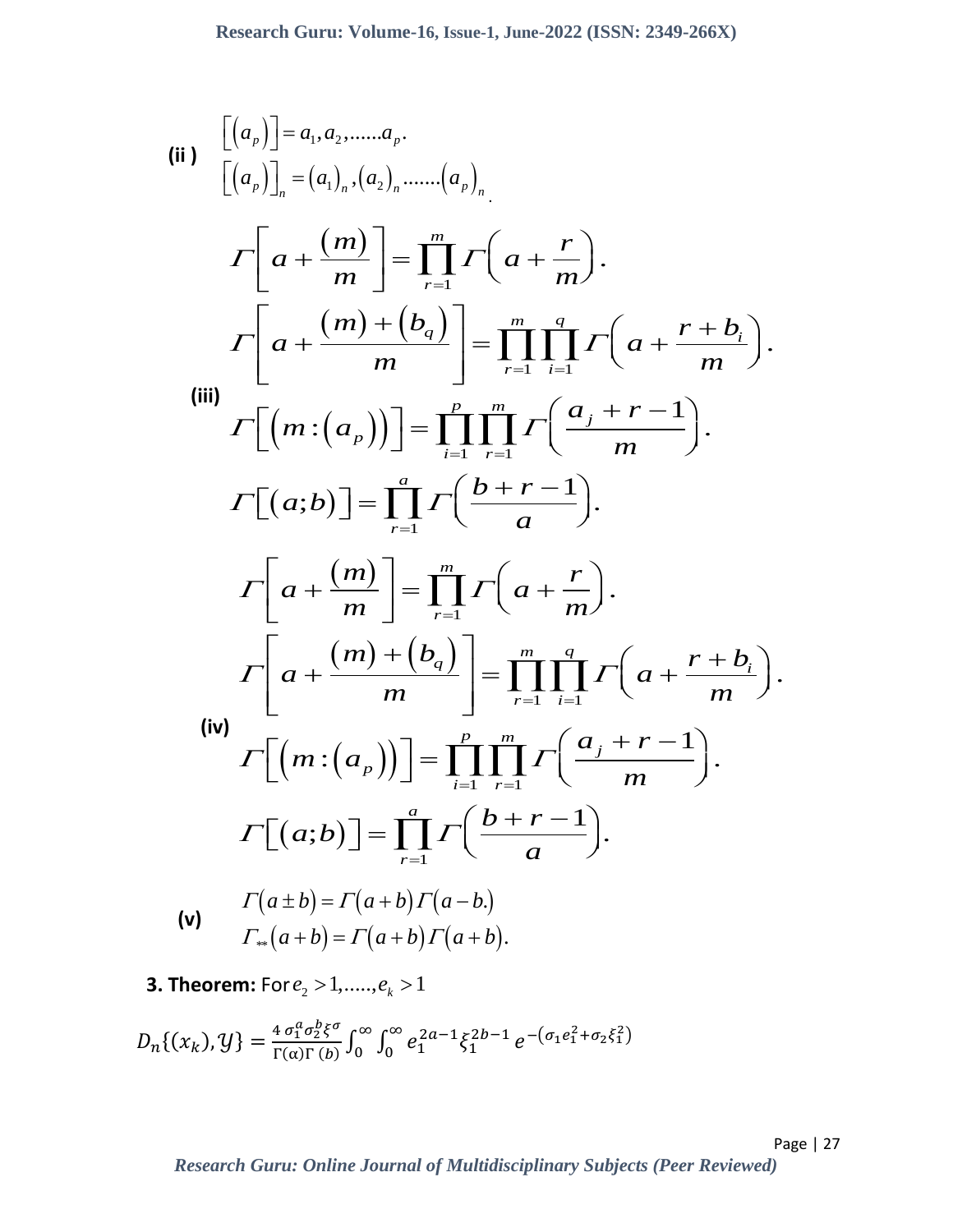$$
\times F_{q+h+s}:V_1,V_2,\ldots\ldots,V_k
$$
\n
$$
\begin{bmatrix}\n[-n; e, e_1, e_2, \ldots, e_k] \\
[-1, e_1, e_2, \ldots, e_k]\n\end{bmatrix}
$$

$$
[(1 - (B_q) - n): e, e_1, e_2 - 1 \dots e_k - 1], [(1 - (\beta_h) - n): e, e_1, e_2 \dots e_k],
$$
  

$$
[(1 - (A_p) - n): e, e_1, e_2 - 1 \dots e_k - 1], [(1 - (\alpha_g) - n): e, e_1, e_2 \dots e_k],
$$

$$
[(\alpha_r) : 1], [(\gamma_{u_1}) : 1][(\gamma_{u_2}) : 1] \dots [(\gamma_{u_k}) : 1], [\sigma: 1],
$$

$$
[(b_s) : 1], [(\delta_{V_1}) : 1], [(\delta_{V_2}) : 1] \dots [(\delta_{V_k}) : 1],
$$

$$
\times \frac{-\nu (-1)^{e(r+s+p+q+g+h+1)}}{\xi(\mu x_1^{r_1})^e}, \frac{\mu_1(-1)^{e_1(r+s+p+q+g+h+1)}}{(\mu x_1^{r_1}y)^{e_1}},
$$

$$
\times \frac{\mu_2 x_2^{e_2 (-1)^{e_2(r+s+p+q+g+h+1)+p+q}}}{(\mu x_1^{r_1} y)^{e_2}}, \dots \dots \dots \dots
$$

$$
\times \frac{\mu_k x_k^{e_k} (-1)^{e_k (1+r+s+g+h+p+q+1)+p+q}}{(\mu x_1^{r_1})^{e_k}} \bigg] \, de \, d\xi \quad \dots \dots (3.1)
$$

 **Proof:**

$$
I = \xi^{\sigma} \int_0^{\infty} \int_0^{\infty} e_1^{2a-1} \xi_1^{2b-1} e^{- (\sigma_1 e_1^2 + \sigma_2 \xi_1^2)} \sum_{m=0}^{\left[\frac{n}{e}\right]} \sum_{m_1=0}^{\left[\frac{n-em}{e_1}\right]} \sum_{m_2=0}^{\left[\frac{n-em}{e_1}m_1\right]} \dots
$$

$$
\times \sum_{m_k=0}^{\left[\frac{n-em-e_1m_1-e_2m_2 \dots m}{e_k}\right]} \frac{[(A_p)]_{n-em-e_1m_1-(e_2-1)m_2 \dots m}(e_k-1)m_k}}{[(B_q)]_{n-em-e_1m_1-(e_2-1)m_2 \dots m}(e_k-1)m_k}
$$

Page | 28 *Research Guru: Online Journal of Multidisciplinary Subjects (Peer Reviewed)*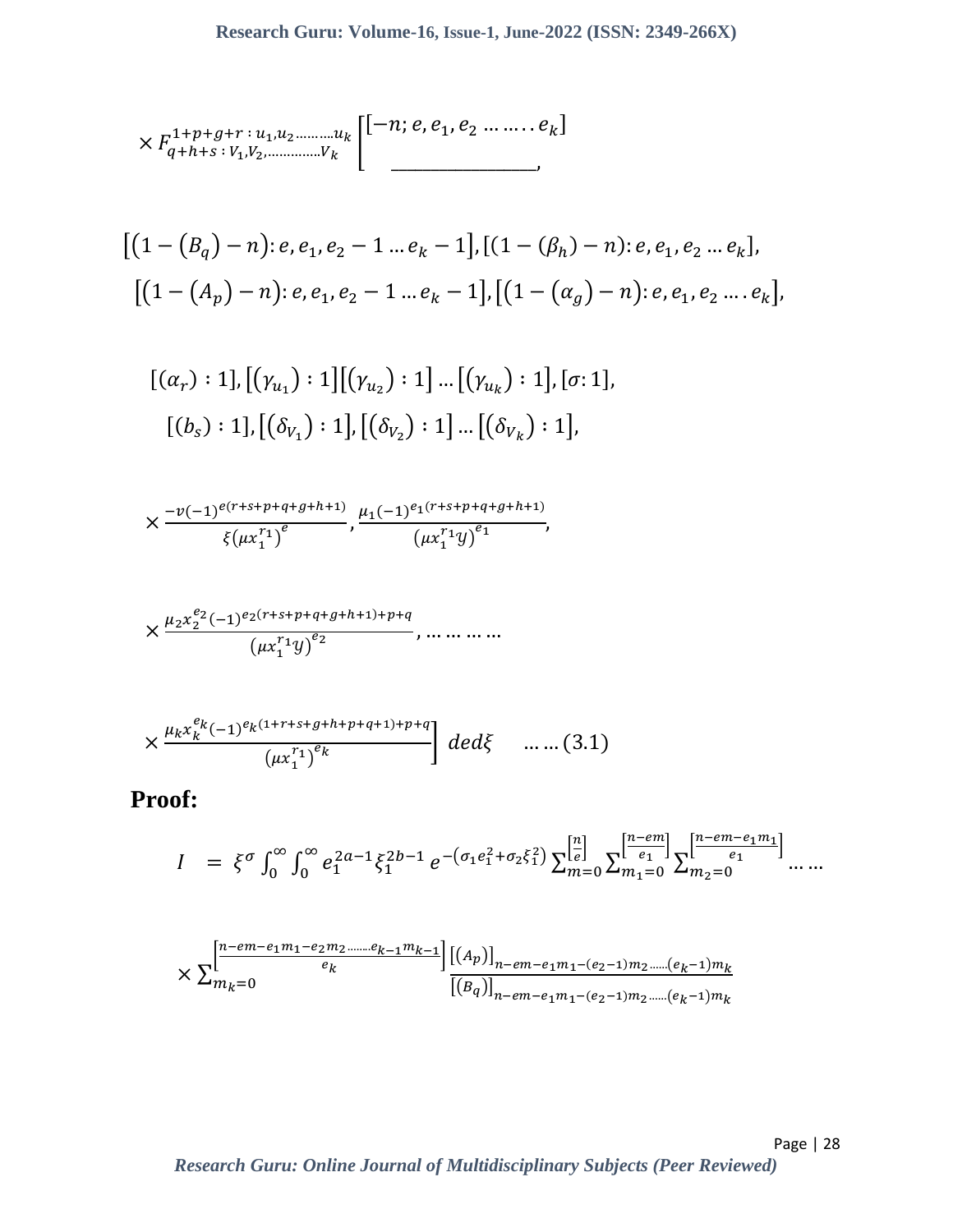$$
\times \frac{\left[ (\alpha_g) \right]_{n-em-e_1m_1-e_2m_2.....e_km_k} [(a_r)]_{m} \left[ (\gamma_{u_1}) \right]_{m_1} [( \gamma_{u_2}) ]_{m_2} \cdots \left[ (\gamma_{u_k}) \right]_{m_k}}{[(\beta_h)]_{n-em-e_1m_1-e_2m_2.....e_km_k} [(b_s)]_{m} \left[ (\delta_{V_1}) \right]_{m_1} [( \delta_{V_2}) ]_{m_2} \cdots \left[ (\delta_{V_k}) \right]_{m_k}}
$$

$$
\times \frac{(\sigma)_{m}(-v)^{m} \mu_{1}^{m_{1}}(\mu_{2} \chi_{2}^{e_{2}})^{m_{2}} \dots (\mu_{k} \chi_{k}^{e_{k}})^{m_{k}} \sigma_{1}^{m_{1}} \sigma_{2}^{m_{2}}}{\xi^{m} m! m_{1}! y^{e_{1}m_{1}+e_{2}m_{2}m_{2}!} (m_{k})! (a)_{m_{1}}(b)_{m_{1}}}
$$

$$
\times \frac{\left(\mu x_1^{r_1}\right)^{n-em-e_1m_1-e_2m_2\ldots.e_k m_k}}{\left(n-em-e_1m_1-e_2m_2\ldots.e_km_k\right)}de_1d\xi_1
$$

$$
= \xi^{\sigma} \sum_{m=0}^{\left[\frac{n}{e}\right]} \sum_{m_1=0}^{\left[\frac{n-em}{e_1}\right]} \sum_{m_2=0}^{\left[\frac{n-em-e_1m_1}{e_2}\right]} \dots \dots \sum_{m_k=0}^{\left[\frac{n-em-e_1m_1-e_2m_2\dots\dots e_k m_{k-1}}{e_k}\right]}
$$

$$
\times \frac{\left[(A_p)\right]_{n-em-e_1m_1-(e_{2-1})m_2.....(e_k-1)m_k} \left[(\alpha_g)\right]_{n-em-e_1m_1-e_2m_2.....e_km_k}}{\left[(B_q)\right]_{n-em-e_1m_1-(e_{2-1})m_2.....(e_k-1)m_k} \left[(\beta_h)\right]_{n-em-e_1m_1-e_2m_2.....e_km_k}}
$$

$$
\times \frac{[(a_r)]_{m}[(\gamma_{u_1})]_{m_1}[(\gamma_{u_2})]_{m_2}...[(\gamma_{u_k})]_{m_k}(\sigma)_m (-v)^m \mu_1^{m_1}(\mu_2 x_2^{e_2})^{m_2}}{[(b_s)]_{m}[(\delta_{v_1})]_{m_1}[(\delta_{v_2})]_{m_2}...[(\delta_{v_k})]_{m_k} \xi^m m! m_1! y^{e_1 m_1 + e_2 m_2}}
$$

$$
\times \frac{\dots \dots \left(\mu_k x_k^{e_k}\right)^{m_k} \sigma_1^{m_1} \sigma_2^{m_2} \left(\mu x_1^{r_1}\right)^{n-em - e_1 m_1 - e_2 m_2 \dots \dots e_k m_k}}{m_2! \ m_k! \ (a)_{m_1}(b)_m (n-em - e_1 m_1 - e_2 m_2 \dots \dots e_k m_k)!}
$$

$$
\times \int_0^\infty \int_0^\infty e_1^{2a-1+2m_1\xi_1^{2b-1+2m_1}} e^{-\left(\sigma_1 e_1^2 \sigma_2 \xi_1^2\right)} d_{e1} d_{\xi_1}
$$

$$
= \xi^{\sigma} \sum_{m=0}^{\left[\frac{n}{e}\right]} \sum_{m_1=0}^{\left[\frac{n-em}{e_1}\right]} \sum_{m_2=0}^{\left[\frac{n-em-e_1m_1}{e_2}\right]} \dots \dots \sum_{m_k=0}^{\left[\frac{n-em-e_1m_1-e_2m_2\dots m e_{k-1}m_{k-1}}{e_k}\right]}
$$

Page | 29 *Research Guru: Online Journal of Multidisciplinary Subjects (Peer Reviewed)*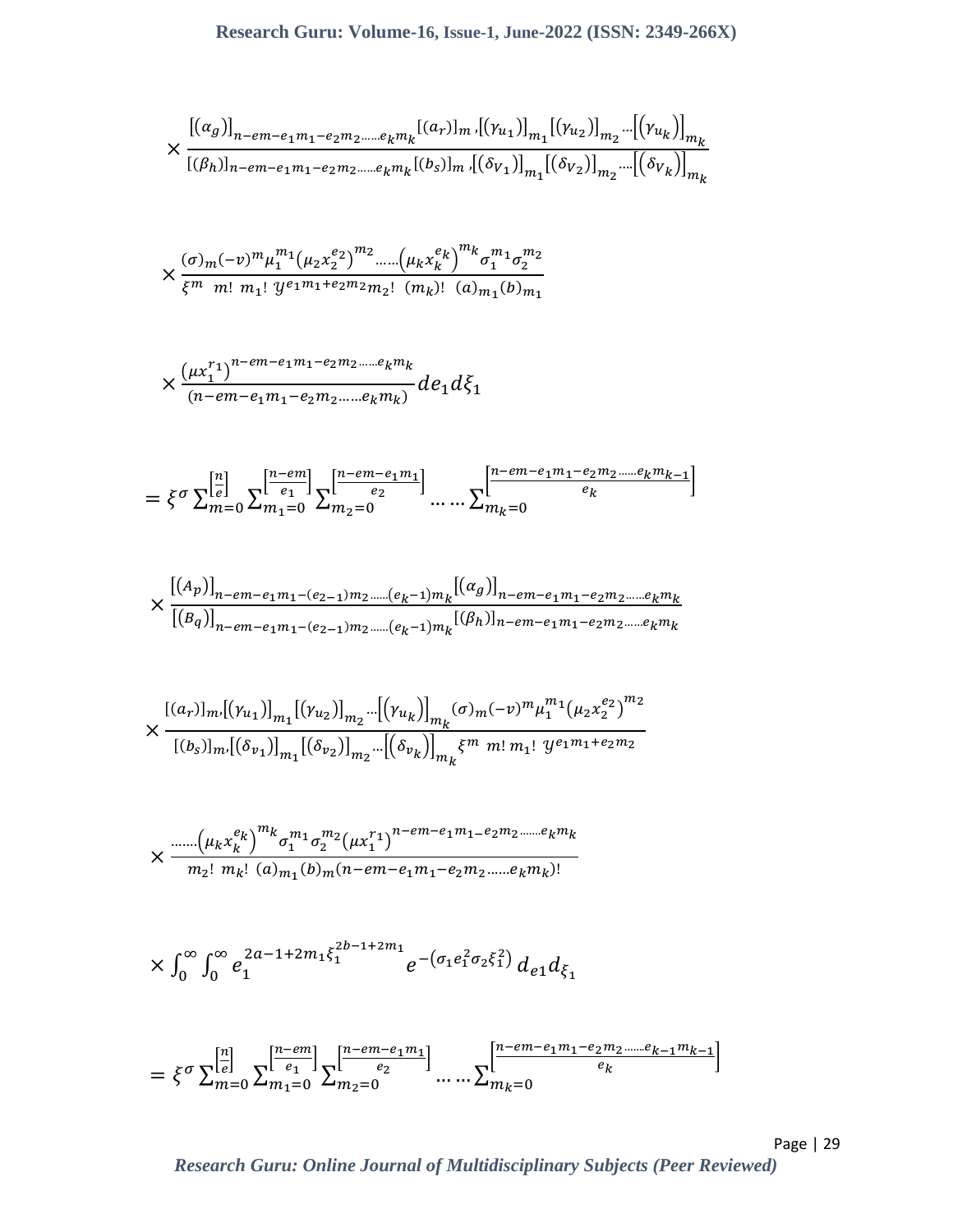$$
\times \frac{\left[ (A_p) \right]_{n-em-e_1m_1-(e_2-1)m_2.....(e_k-1)m_k} \left[ (\alpha_g) \right]_{n-em-e_1m_1-e_2m_2.....e_km_k}}{\left[ (B_q) \right]_{n-em-e_1m_1-(e_2-1)m_2.....(e_k-1)m_k} \left[ (\beta_h) \right]_{n-em-e_1m_1-e_2m_2.....e_km_k}}
$$

$$
\times \frac{{[(\alpha_r)]_{m_1}[(\gamma_{u_1})]}_{m_1}[(\gamma_{u_2})]}{[(b_s)]_{m_1}[(\delta_{V_1})]}_{m_1} \dots [(\delta_{V_k})]_{m_k} (\sigma)_m (-v)^m \mu_1^{m_1} (\mu_2 x_2^{e_2})^{m_2}
$$
  

$$
[(b_s)]_{m_1}[(\delta_{V_1})]_{m_1}[(\delta_{V_2})]_{m_2} \dots [(\delta_{V_k})]_{m_k} \xi^m \ m! \ m_1! \ y e_1 m_1 + e_2 m_2}
$$

$$
\times \frac{\dots (\mu_k x_k^{e_k})^{m_k} (\mu x_1^{r_1})^{n-em - e_1 m_1 - e_2 m_2 \dots m e_k m_k} \sigma_1^{m_1} \sigma_1^{m_2} \Gamma(a + m_1) \Gamma(b + m_1)}{m_2! 4(a)_{m_1}(b)_m 1 m_k! (n-em - e_1 m_1 - e_2 m_2 \dots m e_k m_k)! \sigma_2^{a + m_2}}
$$

$$
= P \frac{\Gamma a \Gamma b}{4 \sigma_1^a \sigma_2^b} \sum_{m,m_1,m_2,\dots,m_k=0}^{\infty} \frac{\left[1 - (B_q) - n\right]_{n - em - e_1 m_1 - (e_2 - 1)m_2 \dots m} (e_k - 1)m_k}{\left[1 - (A_p) - n\right]_{n - em - e_1 m_1 - (e_2 - 1)m_2 \dots m} (e_k - 1)m_k}
$$

$$
\times \frac{[1-(\beta_h)-n]_{em+e_1m_1+e_2m_2\ldots\ldots\ldots e_k m_k}[(a_r)]_{m_1}[(\gamma_{u_1})]_{m_1}[(\gamma_{u_2})]_{m_2} \ldots[(\gamma_{u_k})]_{m_k}}{[1-(\alpha_g)-n]_{em+e_1m_1+e_2m_2\ldots\ldots\ldots e_k m_k}[(b_s)]_{m_1}[(\delta_{V_1})]_{m_1}[(\delta_{V_2})]_{m_2} \ldots[(\delta_{V_k})]_{m_k}}
$$

$$
\times \frac{(-n)_{em-e_1m_1-e_2m_2+\dots+e_km_k}(-v)^m(-1)^{e(r+s+p+q+g+h+1)m}}{\xi^m m! \ (\mu x_1^{r_1})^{em}}
$$

$$
\times \frac{\mu_1^m (-1)^{e_1(r+s+p+q+g+h+1)m_1}}{(\mu x_1^{r_1}y)^{e_1m_1}}, \frac{\mu_2 x_2^{e_2}(-1)^{e_2(r+s+p+q+g+h+1)+p+q)m_2}}{(\mu x_1^{r_1}y)^{e_2m_2}}
$$

 … … … … … … , (−1) { (+++++ℎ+1)++} (<sup>1</sup> 1 ) … (3.2)

Page | 30 *Research Guru: Online Journal of Multidisciplinary Subjects (Peer Reviewed)*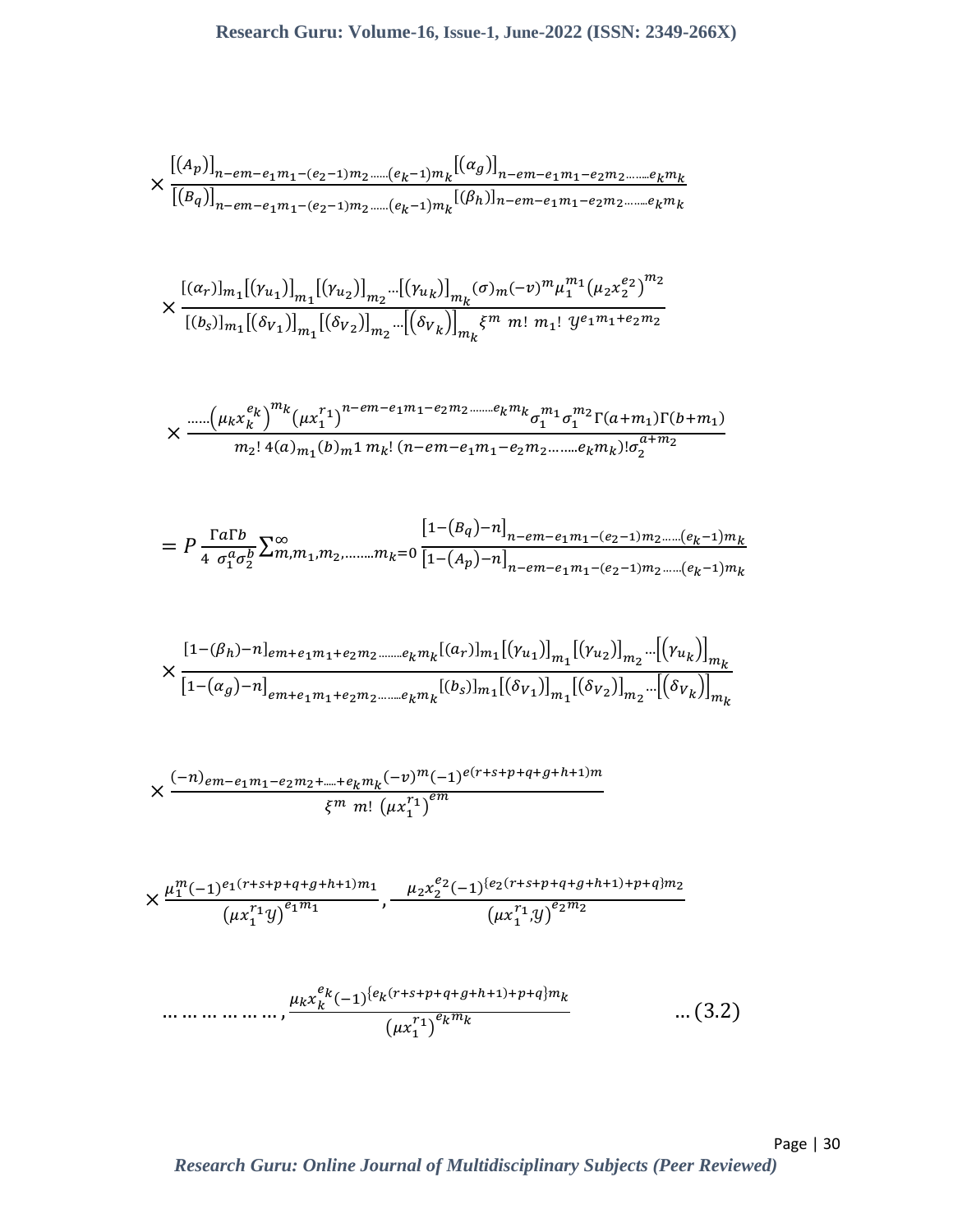The Single terminating factor( $-n)_{em+e_1m_1+e_2m_2+\cdots+e_km_k}$  makes all summation in (3.2) run upto  $\infty$  and we finally arrive at

$$
= P \frac{\Gamma(a)\Gamma(b)}{4 \sigma_1^a \sigma_2^b} D_n\{(x_k), y\}
$$

Hence the theorem

On using(156)

$$
\int_0^\infty \int_0^\infty e^{2a-1} \xi^{2b-1} e^{-(\sigma_1 e^2 + \sigma_2 \xi^2)} \, d\mathbf{e} \, d\xi = \frac{\Gamma \, a \, \Gamma \, b}{4 \, \sigma_1^a \sigma_2^b} \qquad \dots (3.3)
$$

## **Particular Cases of 3.2**

(i) For p=0=q=g=h=u<sub>2</sub>=v<sub>2</sub>; 
$$
\sigma=1=\xi=\nu=r_1=y
$$
,  $\mu=2=e_2$ ;  $\mu_2=-1$  in (3.1), we get

$$
H_n(x) = \frac{4 \sigma_1^2 \sigma_2^2 (2x)^n}{n! \Gamma a \Gamma b} \int_0^\infty \int_0^\infty e_1^{2a-1} \xi_1^{2b-1} e^{- (\sigma_1 e_1^2 + \sigma_2 \xi_1^2)}
$$

$$
\times F\left[\begin{array}{c} \frac{-n}{2}, \frac{-n}{2} + \frac{1}{2}; \\ -\frac{\sigma_1 \sigma_2}{x^2} \end{array}\right]de_1 d\xi_1 d\xi_1
$$
  
(a: 1), (b: 1)

(ii) On taking p=0=q=g=h=u<sub>2</sub>; v<sub>2</sub>=1= $\xi$ = $\sigma$ =v=r<sub>1</sub>=e= $\delta$ ,=y= $\mu$ ;  $\mu_2 = \frac{1}{4}$  $\frac{1}{4}$ , =2 and  $\frac{x}{\sqrt{x^2-1}}$  for x<sub>1</sub> we achieve

$$
P_n(x) = \frac{4 \sigma_1^2 \sigma_2^2 x^n}{n! \Gamma a \Gamma b} \int_0^\infty \int_0^\infty e_1^{2a-1} \xi_1^{2b-1} e^{-\left(\sigma_1 e_1^2 + \sigma_2 \xi_1^2\right)}
$$

Page | 31 *Research Guru: Online Journal of Multidisciplinary Subjects (Peer Reviewed)*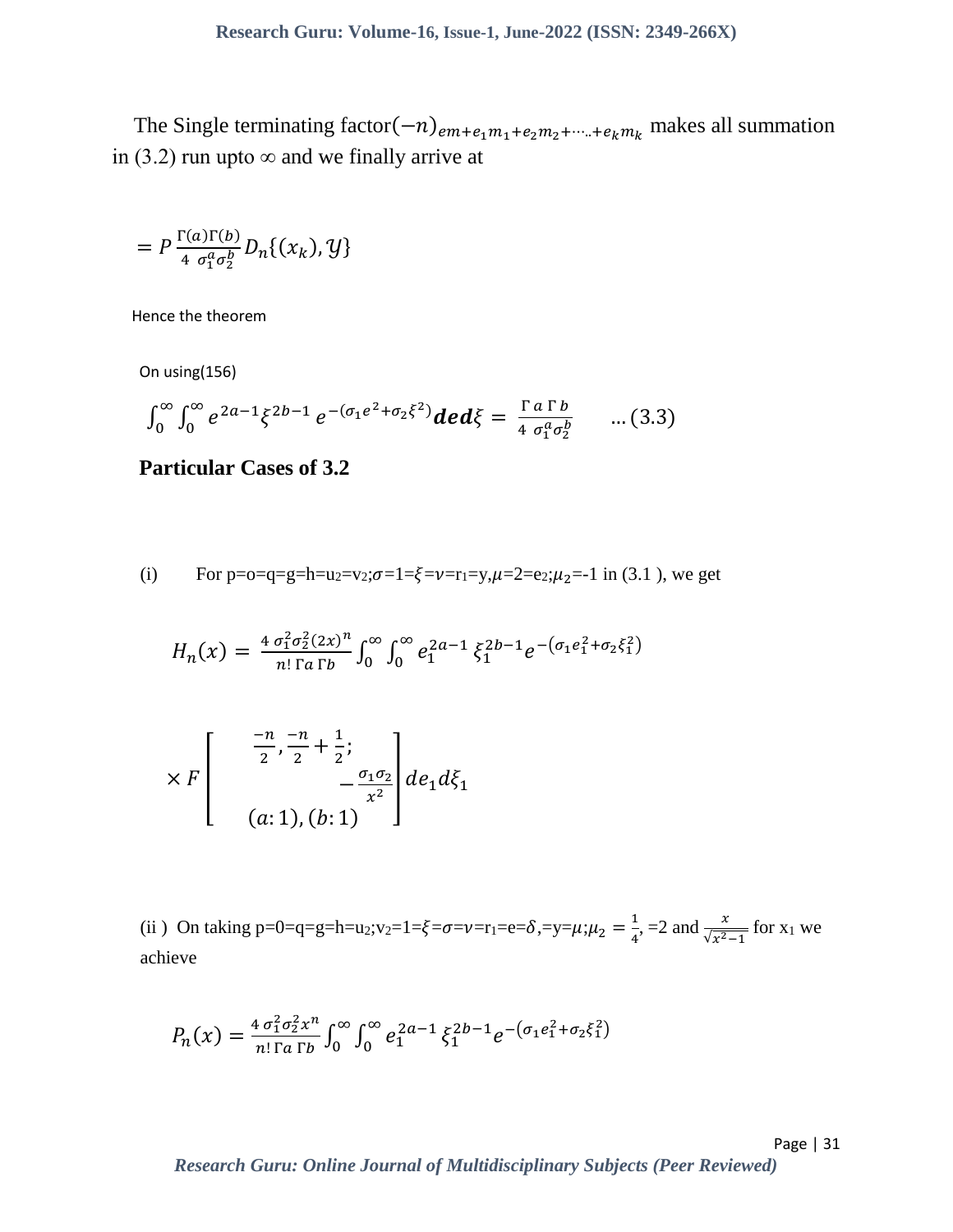$$
\times F\left[\begin{array}{c}\frac{-n-n}{2},\frac{1}{2}\\\frac{(x^{2}-1)}{x^{2}}\sigma_{1}\sigma_{2}\end{array}\right]de_{1,(a:1),(b:1)}x^{2} \sigma_{1}\sigma_{2}
$$

(iii) On making the substitution  $p = o = q = u_2 = v_2; h = 1 = v = \xi = e = r_1 = \sigma; e_2 = 2 = \mu; g = \{1,2\},\$  $\mu_2=1;\alpha_1=\alpha;\alpha_2=\beta;$  =  $\beta_1=\alpha+\beta$  in (3.1) arrive at

$$
G_n(\alpha, \beta; x) = \frac{4(\alpha)_n(\beta)_n(2x)^n \sigma_1^2 a_2^2}{n! (\alpha + \beta)_n \Gamma a \Gamma b}
$$

$$
\times F\left[\begin{array}{c}\frac{-n-n}{2},\frac{1}{2}+1-\alpha-\beta-n;\\ \frac{\sigma_{1}\sigma_{2}}{x^{2}}\end{array}\right]de_{1-\alpha-n,1-\beta-n,(a:1),(b:1);}^{\alpha n\sigma_{2}}de_{1}d\xi_{1}
$$

(vi) On putting q=0=h=u<sub>2</sub>=p; $v_2$ =1= $\xi$ = $\sigma$  =  $v$ =r<sub>1</sub>=e=y= $\xi$ ;g={1,2},  $\alpha_1=1=\alpha_2=\nu, \delta_1=\nu; e_2=2=\mu; \mu_2=-1$  and z for  $x_1$  in (3.1), we get

$$
R_{n,v} \left(\frac{1}{2}\right) = \frac{4 \sigma_1^a \sigma_2^b(v)_n (2Z)^n}{n! \Gamma a \Gamma b} \int_0^\infty \int_0^\infty e_1^{2a-1} \xi_1^{2b-1} e^{-\left(\sigma_1 e_1^2 + \sigma_2 \xi_1^2\right)}
$$

$$
\times F\left[\frac{\frac{-n-n}{2} + \frac{1}{2} \xi}{-n, 1-v-n.v, (a:1), (b:1); \frac{\sigma_1}{z^2}}\right] de_1 d\xi_1
$$

(v) On putting q=o=h=y=u<sub>2</sub>=v<sub>2</sub>=  $\sigma$ ;p=1=r<sub>1</sub>=e=  $\nu = \xi$ =j;e<sub>2</sub>=3=  $\mu$ ; $\mu$ <sub>2</sub>=-1 $\beta$ <sub>1</sub> =  $\nu$  and x<sub>1</sub>=x in (3.1), we get

$$
h_n(x) = \frac{4 \sigma_1^a \sigma_2^b(v)_n(3x)^n}{n! \Gamma a \Gamma b} \int_0^\infty \int_0^\infty e_1^{2a-1} \xi_1^{2b-1} e^{-\left(\sigma_1 e_1^2 + \sigma_2 \xi_1^2\right)}
$$

Page | 32 *Research Guru: Online Journal of Multidisciplinary Subjects (Peer Reviewed)*